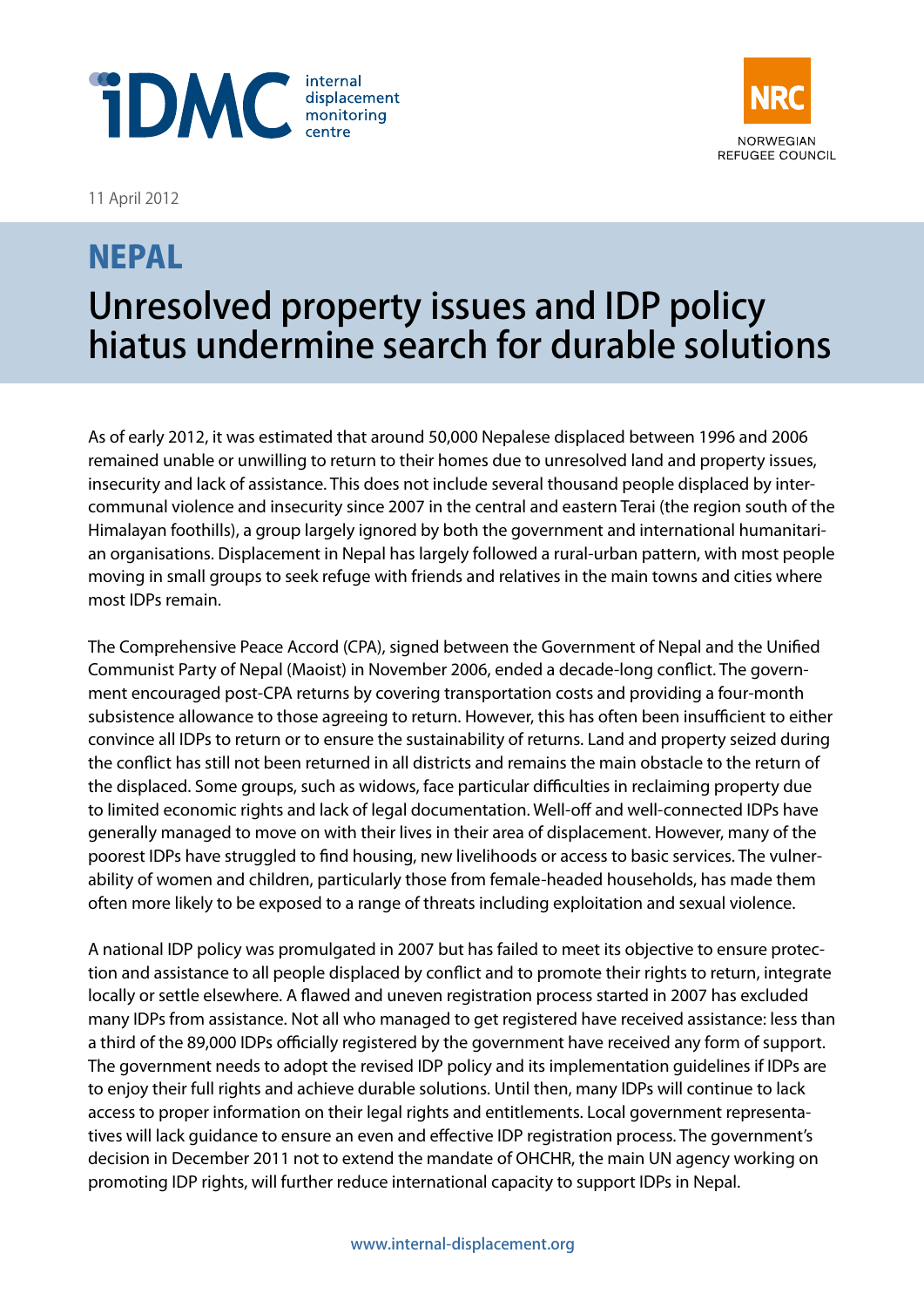#### **Map of Nepal**



Map No. 4304 UNITED NATIONS January 2007 (Colour)

Department of Peacekeeping Operations Cartographic Section

**Source: UN Cartographic Section More maps are available at** www.internal-displacement.org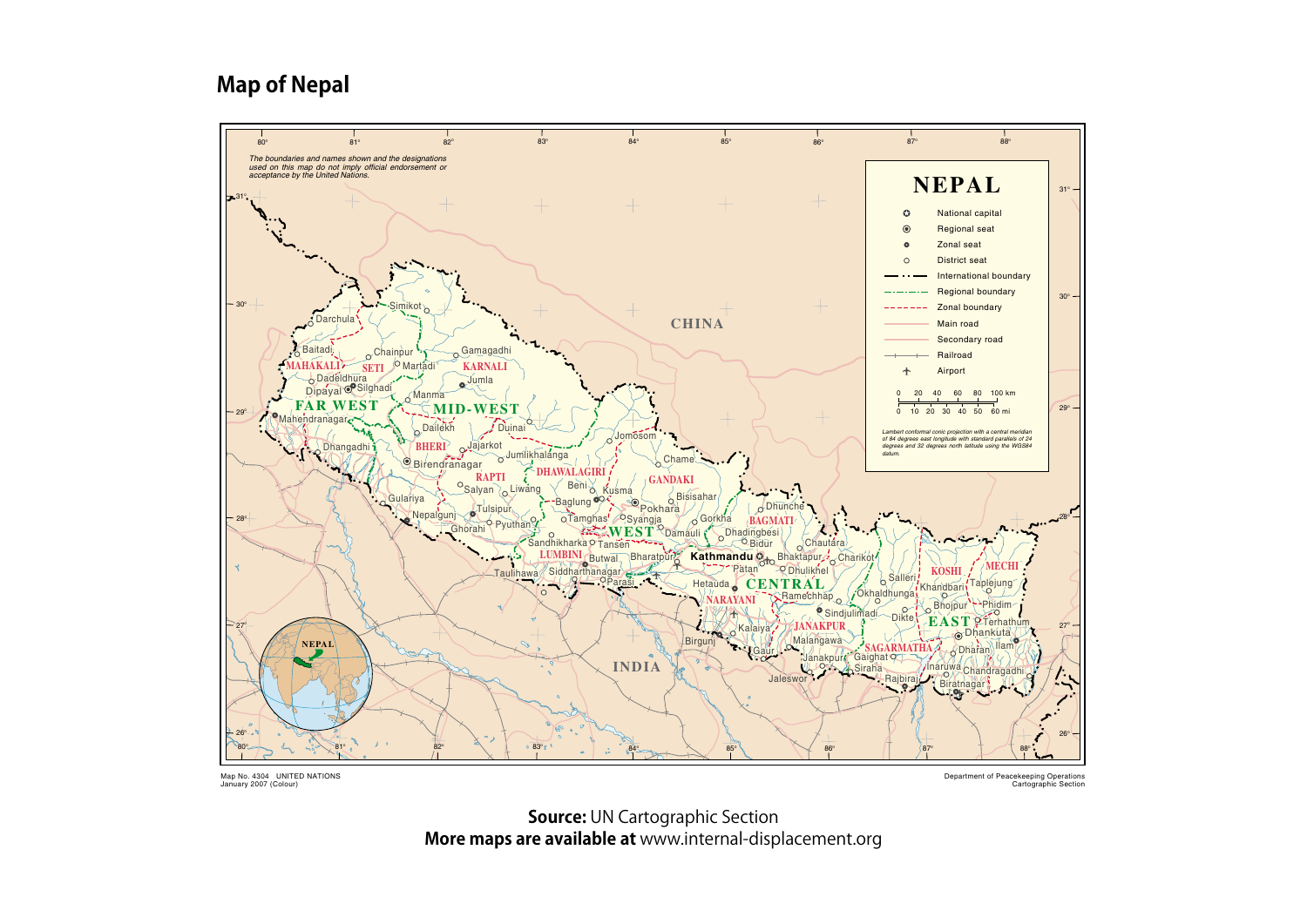## **Background**

In 1996, Maoist rebels launched a 'people's war' to overthrow the monarchy and establish a socialist republic. Maoists in the mid-western region attacked police, teachers, government officials, landowners and political opponents, forcing those associated with the royal government to flee to district headquarters. From 2001 the conflict escalated and the government declared a state of emergency. By then those from impoverished communities had also started fleeing their homes en masse as a result of increased fighting, Maoist extortion, forced recruitment and human rights violations by the Nepalese army. Men and young people were particularly affected as they were targeted by both sides. They moved to district centres and large cities such as Kathmandu, Biratnagar or Nepalgunj or crossed the border to India. Many also fled as a result of the consequences of the conflict: disruptions of trade, education and other public services and food insecurity (OCHA, 6 September 2006).

In 2005, the then-monarch King Gyanendra, dismissed the government and declared a state of emergency. This 'royal coup' was followed by increased fighting and human rights abuses across Nepal. In April 2006, following weeks of nationwide protests and international pressure, the King ended direct rule and reinstated parliament. The conflict ended with a Comprehensive Peace Agreement (CPA) in November 2006 which formally committed both sides to peace and constitutional change while providing for the return and rehabilitation of all those displaced by the conflict. In 2008, Nepal peacefully elected a Constituent Assembly (CA) which voted into office a Maoist-dominated government tasked with completing the transition to a federal democratic republic. From 2009 to 2011 intense power struggles between the main political parties created an unstable political environment which seriously hampered implementation of the peace process.

While the civil war has ended, many areas still experience conflict and violence due to the high number of armed groups and a weak state presence. During 2007, Madhesi groups in the Terai started to protest over lack of progress in implementation of the peace process and opportunities for political and social integration. In September 2007, inter-communal violence in Kapilvastu district between hill-origin Pahadi and Madhesi residents of the plains forced at least 8,000 people, mostly Pahadis, from their homes (IRIN, 26 September 2007). In 2008, Madhesi leaders called Terai-wide general strikes which triggered violent confrontations with the Nepal national police (OHCHR, 27 March 2008). Subsequent sporadic episodes of violence threats of extortion, kidnapping and murder from armed and criminal groups convinced many more Pahadis, but also some wealthy Madhesis, to leave their homes. Most have moved in small groups and headed west to seek refuge in cities where some have reportedly managed to integrate (Nepal IASC PC, 11 August 2011, p.2; Ghimire, Anita & Poudel, Suman Babu, 20 November 2010; NRC, 5 March 2008).

#### **Slow progress on peace process commitments**

After missing several deadlines to write the new constitution, the CA's parliamentary mandate was extended at the end of 2011 for a further six months, until the end of May 2012. During 2011 some progress was made on a number of peace process commitments while others remained stalled. In August 2011, the formation of a Maoistled government paved the way for the signing in November of a Seven-Point Agreement by all the main political parties. Consensus was reached on contentious issues such as the future of Maoist fighters who were offered the choice to integrate into the Nepal Army or retire with a cash package. Signatories committed themselves to ensuring the return of all property seized during the conflict by 23 November. A State Restructuring Commission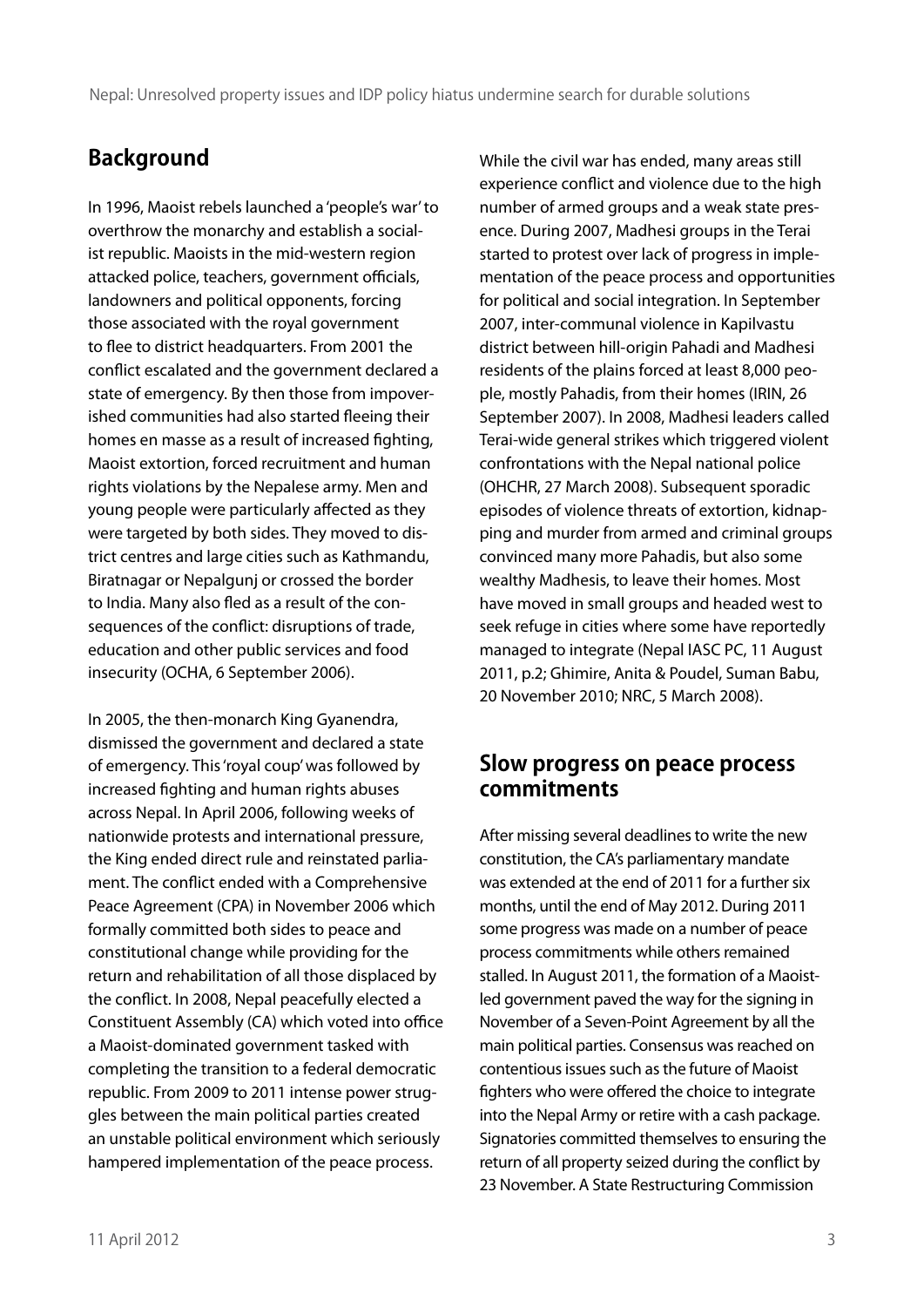(SRC) was established, tasked with making recommendations on different federal models (RCHCO, 8 November 2011, p.1). The main parties made a renewed commitment to the formation of two transitional justice mechanisms, a Truth and Reconciliation Commission (TRC) and a Commission of Inquiry into Enforced Disappearances.

By March 2012, the SRC had submitted two reports on federal models. There has been intense debate on the form of federalism to be adopted. The issue has served as a catalyst for protest and threats across the country. Some propose that federal structures be geographically-based while others believe they should be based on ethnic identity. Some reject any form of federalism. Some groups have sought new opportunities and access to resources while others have vied to preserve the status quo. Security is reported to have deteriorated. In the past twelve months unidentified armed groups in various areas of the country, as for example in Banke district in the Mid-Western region, have been responsible for increased abuses against civilians, including threats, extortion and kidnapping (IRIN, 2 March 2012).

The 23 November 2011 deadline for returning land and property seized during the conflict passed with little achieved. Stalling of a land reform process promised since 2006 has further contributed to the absence of progress in land return. The commitment by the Maoists and all political parties to return land seized during the conflict and formulate policies for land reform was formalised in both the CPA and the 2007 Interim Constitution. Despite the establishment of two Land Reform Commissions since 2006 and the formulation of a number of policy recommendations, land reform measures have yet to be implemented (ICG, 13 December 2011, p.2; ICG, 7 April 2011, p.1; Carter Center, 22 June 2010).

Despite formal commitments, there has been a near complete failure to address human rights violations committed during the conflict. No

political party appears interested in making this a priority (HRW, 24 January 2012). Parliamentary bills providing for the establishment of the two transitional justice mechanisms have been pending since 2010. Human rights advocates have expressed grave concerns that the latest versions of the bills fail to comply with international standards. The main political parties have reportedly agreed to remove clauses that would prohibit amnesty for serious crimes committed during the war (AHRC, 3 April 2012).

More than five years after the CPA most Nepalese have seen few changes in their daily lives. Peace dividends remain meagre, particularly for those outside Kathmandu. Widespread impunity and political and bureaucratic corruption have undermined state legitimacy (ICG, 7 April 2011, p.16). The continued absence in many areas of centrallyappointed secretaries of Village Development Committee (VDCs), the lowest tier of government, has limited the state's capacity to provide basic services, particularly in central and eastern hill and mountain areas, while further eroding its credibility. In early 2010 it was estimated that only 42 per cent of VDC secretaries were in post (OCHA, 22 March 2010). Their non-deployment has also delayed implementation of development projects. These have also been disrupted by repeated strikes and protests in 2011-2012 which have limited operational space for international organisations.

## **IDP figures**

There are no accurate estimates of the total number of people displaced during the ten-year internal conflict, or the number still displaced. It is believed that up to 200,000 people were internally displaced during the war, most fleeing rural areas to seek refuge in district headquarters and in the main cities, including Kathmandu, Biratnagar and Nepalgunj (IDMC, 19 June 2008, p.11). The vast majority were displaced by the Maoists (NRC, 20 September 2009, p.8). The scale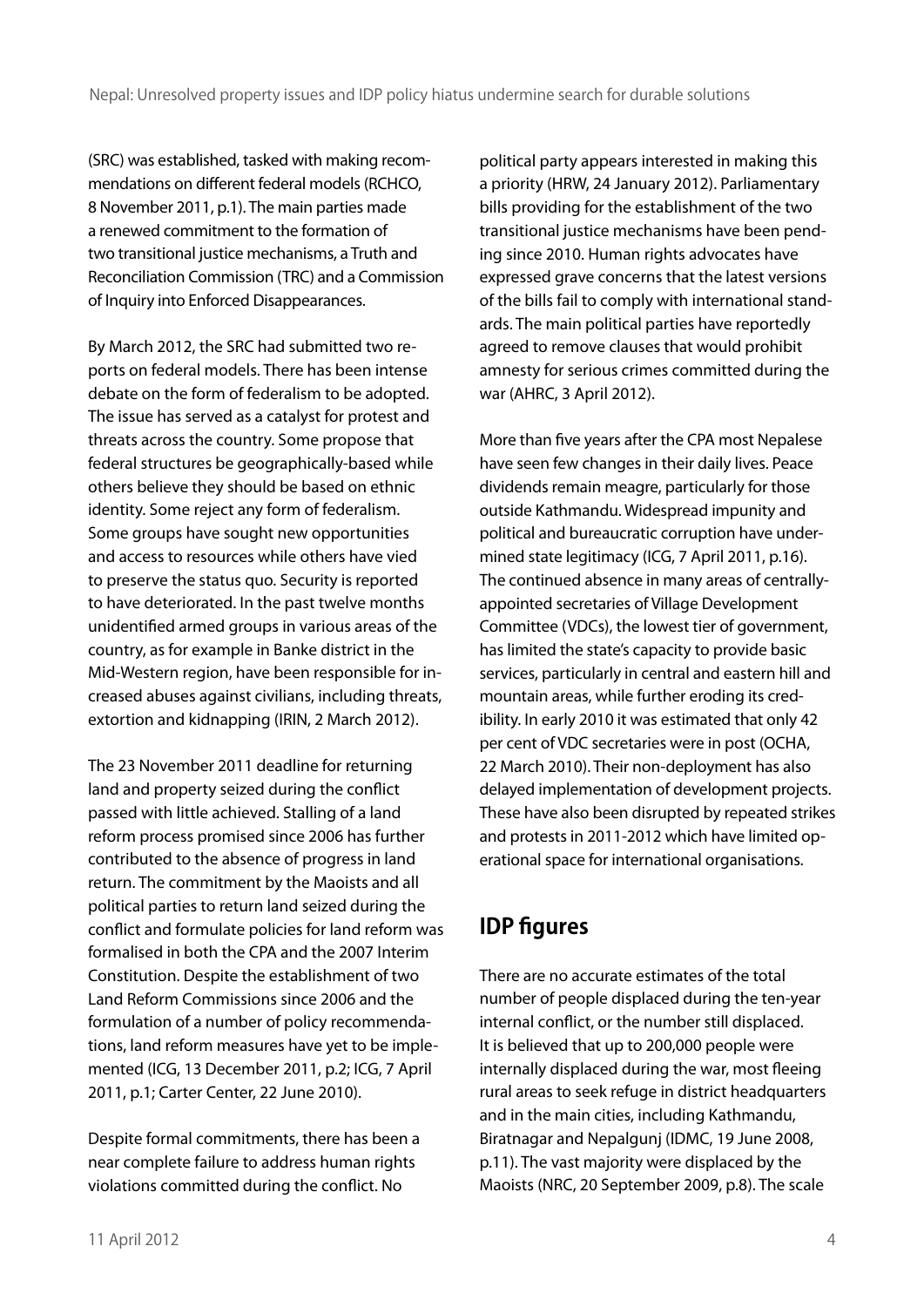of internal displacement remained limited as the open Indian border allowed perhaps as many as two million people to cross into India. This estimate includes both economic migrants and conflict-IDPs (Ghimire, Upretti, Pokharel, 2010). Although the majority of those who fled their homes have since returned, a significant number have failed to do so due to unresolved land and property issues, insufficient security guarantees and lack of assistance.

At the end of 2011, the UN and international agencies believed that about 50,000 people were still displaced by the conflict and remained unable or unwilling to return to their homes (RCHCO, 2011, p.12). This did not include people displaced since 2007 by inter-ethnic conflict in the Terai and whose numbers remain unknown. In recent years these figures have remained steady. There has been no profiling of the displaced and only limited assistance to support IDPs to achieve durable solutions. In June 2009, the Nepal IDP Working Group, a group of international and national agencies, judged that up to 70,000 people displaced by the conflict had not found durable solutions (Nepal IDP WG, 15 June 2009, p.7).

Following the announcement of a National IDP Policy in 2007, the government started identifying and registering IDPs. In most districts, however, the process remained uneven and incomplete and IDPs were reported to face a number of political and procedural obstacles. These included the requirement to return to their home districts to submit a registration application, a trip many of the poorest IDPs could not afford. Additionally, there have been difficulties in obtaining required confirmation letters from VDC secretaries (especially from those who have relocated to district headquarters) and lack of information on the registration process, its requirements and deadlines (Nepal IDP WG, 15 June 2009, p.19). Many people displaced during the conflict were not aware of the registration. Some did not register, believing it would not result in any benefits (NPTF, May 2010,

p.8). Some also preferred not to be identified as 'IDPs', a concept which became politicised during the conflict when only those closely associated with the former royalist government were considered displaced and received assistance.

By the end of 2011, the government had registered 89,000 people (SAHR, 20 January 2012; Bhandari, 17 September 2011). The government considered most IDPs on their list to have returned or been compensated (RCHCO, 2011, p.12; AFP, 22 September 2009). It is difficult to estimate the proportion of IDPs who have failed to be registered. Some indication may be provided by the identification and registration process of 'conflict victims' eligible under the government's interim relief programme which since 2009 has sought to assist the families of those killed, disappeared, injured or abducted or who suffered property damage or losses. When the relief programme's registration deadline expired in May 2011, it was estimated that between 15 and 40 per cent of all conflict victims had failed to register, mainly because they were unaware of the programme (RCHCO, 12 October 2011; Carter Center, 10 May 2011, p.8).

#### **Sustainability of returns threatened by limited access to basic services and lack of livelihoods**

The majority of those who were displaced by actions of the security forces or who fled the adverse affects of the conflict on the economy and provision of basic services managed to return when the conflict ended, sometimes with assistance from the state or non-governmental organisations.

Major post-conflict recovery challenges have often affected displaced and non-displaced groups alike in the context of a depressed post-conflict economy, crumbling infrastructure, limited government presence and generally poor access to basic social services. Vulnerability often owes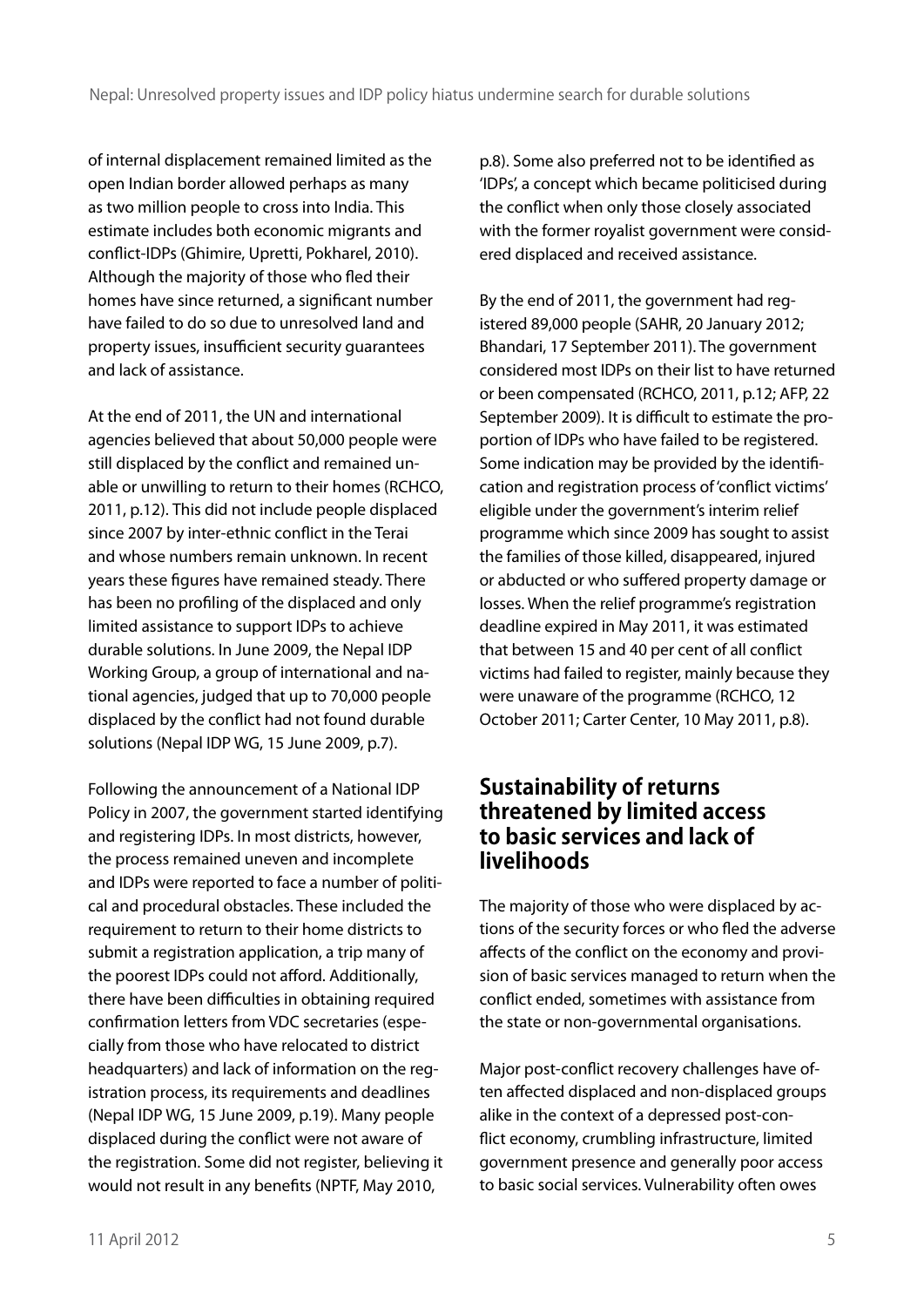more to cultural attitudes and social stigmatisation than displacement *per se*.

Though some progress is reported in reducing discrimination based on caste, ethnicity, religion or gender, some groups in Nepal remain systematically disadvantaged and marginalised Research on the impact of the conflict on women indicates that in general cultural patterns remain unchanged (AF & ICTJ, December 2010, p.31). Nepalese society remains based on patriarchal relegation of women as second-class citizens. Women from low castes who lost their husband or suffered sexual abuses during the conflict face particular hardship as they experience the cumulative discrimination of their gender, widowhood, victims of sexual abuse and membership of groups considered to be inferior. They continue to have reduced access to education, employment and health care. Women from particularly marginalised castes, such as Dalits (the so-called "untouchables"), were often more vulnerable to violence during the conflict as security forces assumed they were more likely to support or be recruited by Maoists.

Forced displacement exacerbated these difficulties by adding challenges such as the disintegration of families or loss of land, property or other means of livelihoods. Upon return widows, and those whose husbands disappeared during the conflict, have faced heightened difficulties in reintegrating and reclaiming their property due to unclear property rights, limited economic rights, lack of legal documentation and social stigma associated with their status (IRIN, 26 August 2011, AF & ICTJ, December 2010, p.99; WHR, 2 August 2010).

Most returnees have not received any state assistance. The approximately 25,000 who have been supported have only received transportation and four-month subsistence allowances. Most have expressed their need for long-term livelihood opportunities, skills development training and support to help repay the loans most incurred in order to survive during displacement (RCHCO,

20 October 2011, p.4; NPTF, May 2010, p.21). According to an assessment by the Nepal IDP Working Group, more than a third of returnees reported facing severe livelihood difficulties (Nepal IDP WG, 15 June 2009, p.27). Although, they are notionally included in the state's agricultural assistance programme no IDPs have received loans for agriculture since 2007 (NPTF, January 2012, p.42). Financial assistance to reconstruct homes damaged by the conflict has also only reached a few: some 2,600 families (NPTF, May 2011, p.12).

IDPs who have failed to return since the end of the conflict and reclaim property are mainly those who fled actions by the Maoists. They include prominent landowners and active supporters of anti-Maoist parties (SAHR, 20 January 2012; Bhandari, 17 September 2011). Significant numbers of returnees have also been forced into secondary displacement, most returning to the cities where they had initially sought refuge (SAHR, 20 January 2012, p.iii; One World, 3 April 2009).

#### **Unfinished business: return of land and property**

Despite repeated commitments by all parties, including the Maoists, land seized during the conflict has not been returned in all districts. Problems have mainly been reported in areas of Central and Far-Western Terai which were far more affected by land seizures during the conflict. Most of the land that remains unreturned appears to concern the larger land holdings (RCHCO, 17 November 2011, p.1). Most land that had been returned consisted of small plots belonging to non-politically active IDPs (NIP, 20 November 2010; Nepal IDP WG, June 2009, p.33). The more land IDPs owned, and the more active they were in non-Maoist political parties, the less likely it is that they have recovered ownership.

The main resolution challenge is that expropriated land has often been sold or distributed to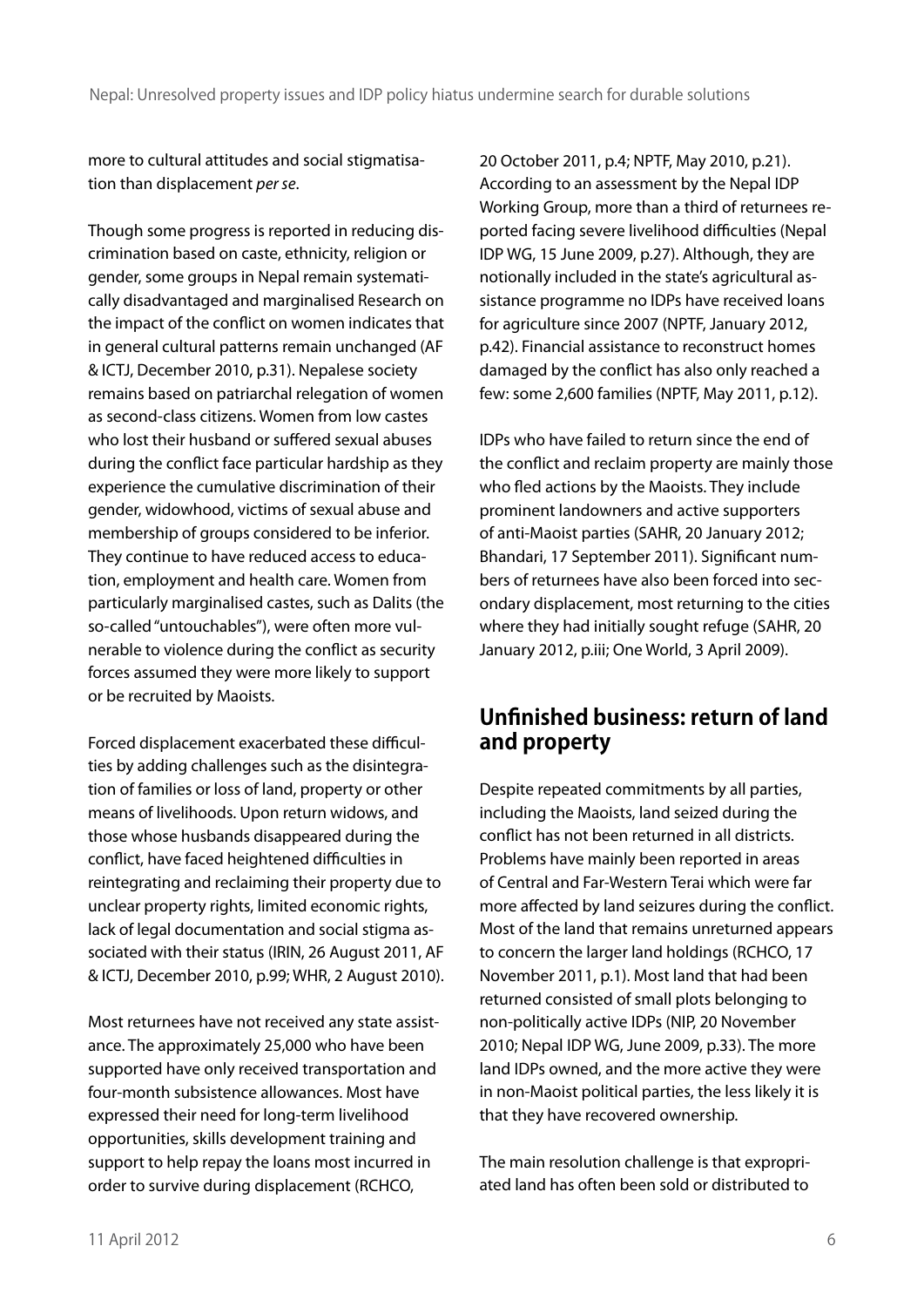others, including landless people and tenant farmers. Depending on use of the land for their own survival, they refuse to abandon it if they are not provided with alternative land. Land reforms promised since 2006 have failed to materialise. Thus marginalised and landless groups have been unable to improve access to land. Land reforms undertaken since the late 1950s to abolish feudalism and foster economic transformation have generally failed to reduce landlessness and insecurity of tenure, which has been in many regions the main cause of poverty and food insecurity and a root cause of the conflict. These reforms, together with the abolition of customary land rights, have led the state to become the largest land owner (DFID, November 2008, p.v). In 2010, a High Level Land Reform Commission reported that some 1.4 million people in Nepal were landless and that they needed some 421,770 hectares of land. The Commission recommended distributing some 492,851 state-owned hectares to the landless as it was not being productively cultivated (Nepalnews, 15 May 2010).

Land disputes are further complicated by the frequent absence of unambiguous land ownership documents and destruction of cadastral records and maps (RCHCO, 27 January 2012, p.2). In 2010, the Carter Center reported that in several districts inaccuracy of official records was an obstacle to returning land. Furthermore, many land owners never reported their land as seized, believing that no help would come from the state (Carter Center, 22 June 2010, p.1).

In 2011, the UN noted the absence of any coherent state policy on the return of seized land. Decisions remain *ad hoc* and are made by local leaders (RCHCO, 26 August 2011). When land has been returned to the displaced it has generally been the result of individual negotiations at the local level that have not formally involved the state. Sometimes the owner of the land has been asked to make a donation to have it returned (RCHCO, 26 August 2011). A trend observed in

2011 in Dang, Bardia and Banke is that some landowners who are afraid to return, or whose land is now occupied by tenant farmers, have sold their land to local brokers at around half the market rate (RCHCO, 17 November 2011). In January 2012, the Maoist-led government decided to validate all property transactions and registrations made during the conflict, thereby further complicating the issue (RCHCO, 27 January 2012, p.1).

#### **Living conditions and protection concerns in urban areas**

The majority of people still displaced in 2012 live in the towns and cities where they sought refuge during the war. There they often mingle with economic migrants and other vulnerable groups and squatters. While some of those who fled the conflict, in particular the well-off and connected IDPs, have easily managed to find a new home, integrate and find jobs, others, particularly poorer children and women, have struggled to find proper accommodation, make ends meet and access basic services. Their economic and social vulnerability has increased their exposure to a range of threats including trafficking, sexual exploitation and child labour.

In 2011, the UN estimated that up to 57,000 children had been affected by the conflict, including some 8,000 who lost their parents (RCHCO, 2011, p.26). The number of displaced children is unknown, although in 2005 some estimated their number to be 40,000 (Xinhua, 12 June 2005). Denied protection afforded by family and community networks, and often denied an education as they lack documentation such as birth certificates or money, displaced children in urban areas are extremely vulnerable to exploitation and child labour (IRIN, 11 July 2007 & 18 November 2008). When the war came to an end, many displaced children were reported to be working as domestic servants, subject to severe exploitation and exposed to physical or psychological abuse (TDH & SCA, June 2006, pp.16-19). Many are now emerg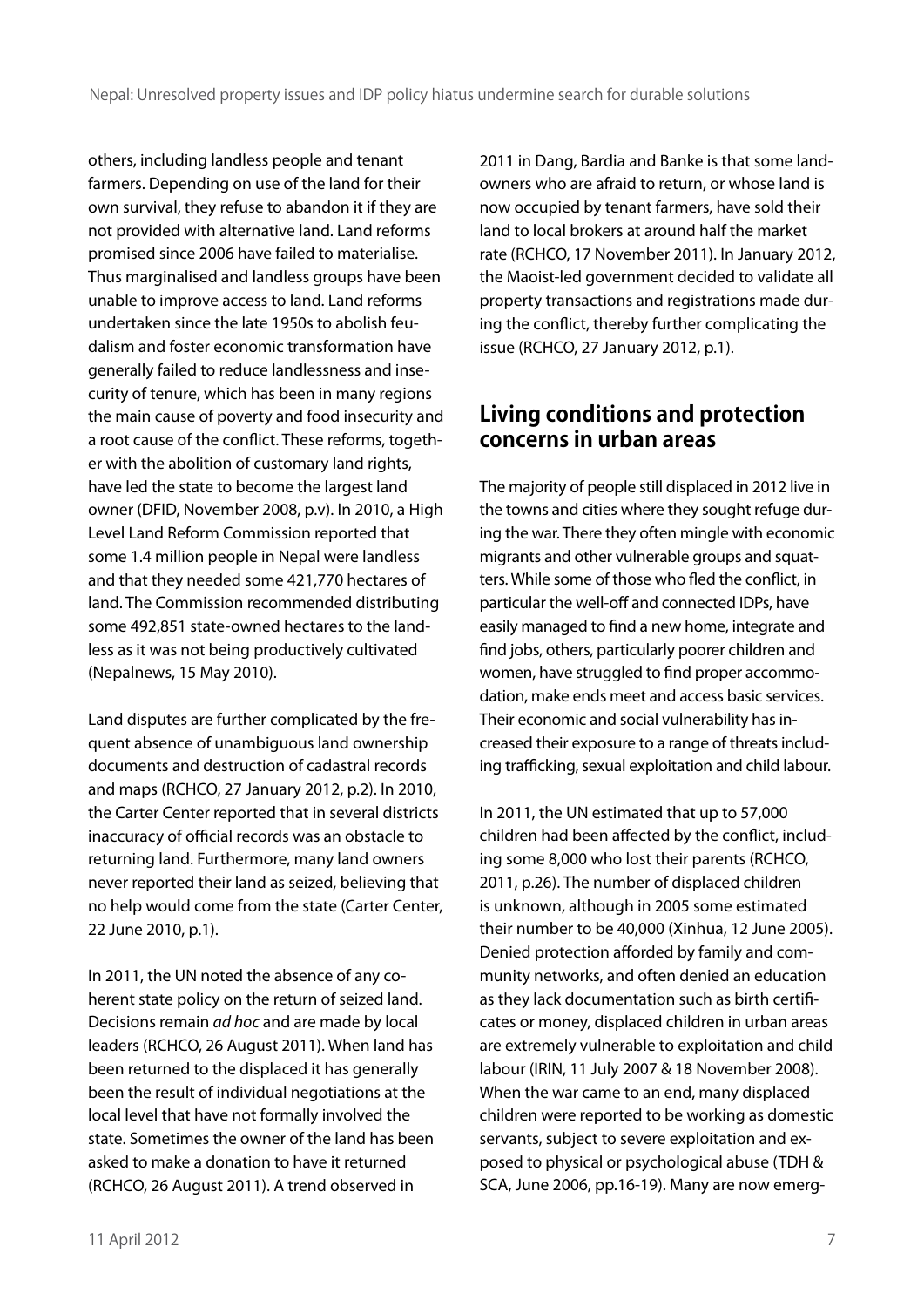ing into adulthood without professional skills or education. Without targeted vocational skill training and employment opportunities most will remain trapped in poverty.

Many women who fled rural areas have struggled to adapt to new urban environments and are forced to perform low-paid menial jobs. A survey conducted in 2007 among 700 displaced women in Kathmandu showed that they worked predominantly in carpet factories, had small businesses or did manual work (ERDCN, 17 January 2011). Other women were sometimes coerced into prostitution to eke out a living (SIRF, 6 May 2009, p.54; IRIN, 2 May 2007; IRIN, 17 February 2006). A survey conducted in 2005 among 1,600 women working in restaurants, massage parlours and entertainment venues in the main cities of Nepal showed that more than half had been displaced by the conflict (Bhandari, 17 September 2011). HIV/AIDS prevalence is reported to be particularly high among internally displaced sex workers, due to their limited health care knowledge and social and economic vulnerability (NHRC, 11 November 2011, p.37; Karkee & Shrestha, 2006 p.364). Many also suffer from mental disorders caused by trauma experienced during the conflict, including sexual violence (MoPR, 1 February 2011, p.2). The extent of mental health problems suffered by conflictaffected women, including those displaced remains largely unknown and unaddressed (AF & ICTJ, December 2010, p.98). Victims of torture and sexual violence are not recognised as conflict victims by the government and therefore excluded from its interim relief assistance programme (RCHCO, 20 October 2011).

Female-headed households and widows are, once again, particularly vulnerable as they face social and cultural discrimination which limits their mobility and they often lack employment skills. A survey conducted by Women for Human Rights among 800 displaced widows in Kathmandu showed that 83 per cent were living in poverty, facing a daily struggle to provide for themselves

and for their children. Typically, they live in single rooms with three or four children, without adequate access to clean water and sanitation facilities (WHR, August 2010). Displaced widows have often been unable to access government assistance or compensation schemes, being unable to meet the requirement to return to home districts for registration. While widows with husbands killed by the Maoists have sometimes received compensation, those whose husbands died as a result of actions by state security forces have often received nothing (SIRF, May 2008, p.63). Compensation is often reportedly taken by the family of the dead husband (NRC, 20 September 2009, p.30). Lack of awareness of rights and information are the main obstacles to accessing compensation or justice (AF & ICTJ, December 2010, p.84).

## **National response**

Since the end of the conflict in 2006, successive Nepalese governments and the main political parties have made repeated commitments to protect and support IDPs to return home and reclaim their property. This was formalised in February 2007 by the announcement of a National IDP Policy to provide for the return, local integration and settlement elsewhere of all people displaced by the conflict. In September 2007, the government started providing assistance to the displaced through its Special Programme for Relief and Rehabilitation of the IDPs overseen by the Ministry of Peace and Reconstruction (MoPR), the main government body responsible for assisting IDPs. This has been funded from the Nepal Peace Trust Fund (NPTF), a programme established by the government in February 2007 to invite interested donors to contribute to implementation of the CPA.

However, four years on, much of the promised assistance has failed to reach the displaced. As of early 2012, less than a third of the up to 84,000 IDPs registered by the government are reported to have received some form of relief and compen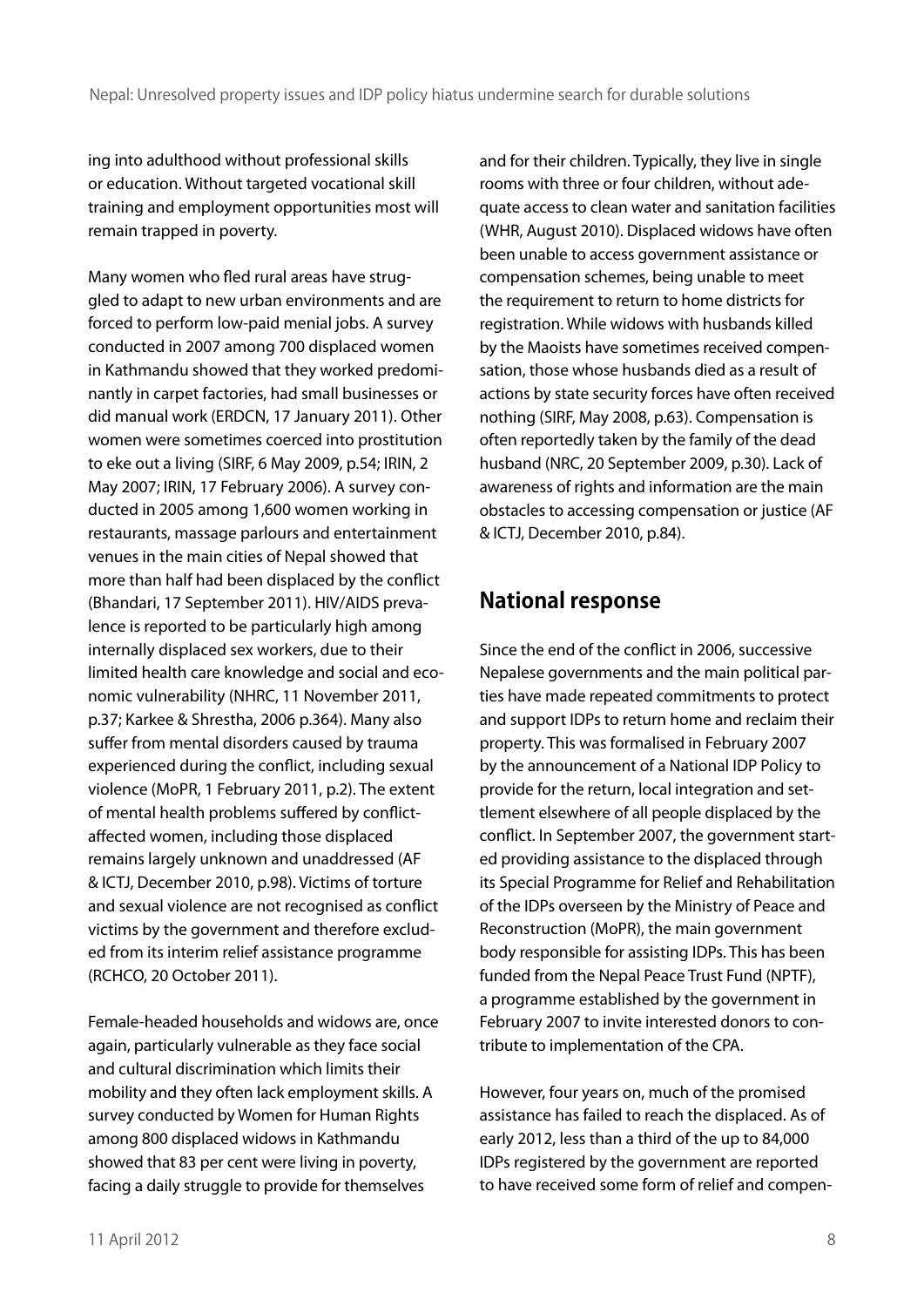sation. Support has only been available to those willing to return home. Of its total IDP budget of 370 million Nepalese rupees (\$4.5 million), the government has only managed to spend NPR 241 million (\$2.9 million), identifying "complexities to communicate with IDP at the local level "as the main obstacle to its full implementation (NPTF, January 2012, p.17).

The government's overall failure to comprehensively address the protection and assistance needs of its displaced population (or for that matter of other categories of 'conflict victims' it started assisting in 2009), is explained by the interplay of a number of elements. These include weak administrative capacity, lack of adequate resources, poor governance, political instability, corruption, lack of accurate data on the displaced, and, above all else, lack of political will. The IDP issue remains highly politicised and successive governments, particularly those led by Maoists responsible for the majority of the displacements, have tended to sideline the issue and downplay the impacts of acts committed by their supporters.

Five years after its adoption, the National IDP Policy has yet to be fully implemented. The MoPR developed procedural directives as implementation guidelines in late 2007 with international technical support but they have not been formally adopted (Brookings, November 2011, p.79). Both the policy and the directives have since been revised but are yet to be adopted and properly disseminated. Until they are, most IDPs are unlikely to enjoy their full rights and achieve durable solutions. The directives are crucial as they would add institutional mechanisms for improved coordination of assistance and implementation of the national IDP policy. They would also put in place clear and simple procedures to help IDPs access their entitlements and access services (Nepal IDP WG, June 2009, p.14). In their absence many will continue to lack access to proper information on their legal rights and on how to access assistance. State representatives at the local level will not

have the needed guidance to ensure an even and effective IDP registration process (Nepal IASC PC, 11 August 2011, p.3).

The IDP identification process and provision of interim relief is reported to suffer from manifold shortcomings: political bias, lack of transparency in screening and making recommendations, poor coordination, inconsistency in applying policies, unclear and overly bureaucratic procedures, insufficient capacity, lack of awareness of entitlement among beneficiaries and lack of local participation (RCHCO, 20 October 2011, p.4; AF, 2010, p.26). The process is described as painfully slow: some have had to wait for three years before receiving any assistance (RCHCO, 12 October 2011, p.3).

Local Peace Committees (LPCs), set up in all districts to assist with the implementation of the CAP, have failed to guarantee the effectiveness, independence and accountability of the relief process. In most districts LPCs have only played a subsidiary role, assisting MoPR taskforces to update lists of conflict victims and recommend persons for relief and compensation. Most LPCs lack decision-making power, resources or informed understanding of their role. They have also struggled to properly verify data and monitor the provision of assistance due to the complexity of procedures (RCHCO, 13 June 2011). In many districts the process has been prone to political influence, with the main political parties favouring their supporters and ignoring genuine IDPs (Carter Center, 10 May 2011, p.1). It has also been noted that the absence of VDC secretaries (or their replacement by assistants) has caused significant delays in the issuance of official documents including those necessary for IDP registration applications. Furthermore, VDC secretaries have been found to sometimes favour the application of politically-affiliated applicants while letting other wait (Advocacy Forum, 2010, p.26)

In February 2011, the government launched a National Action Plan on Women, Peace and Security. After being identified, women and chil-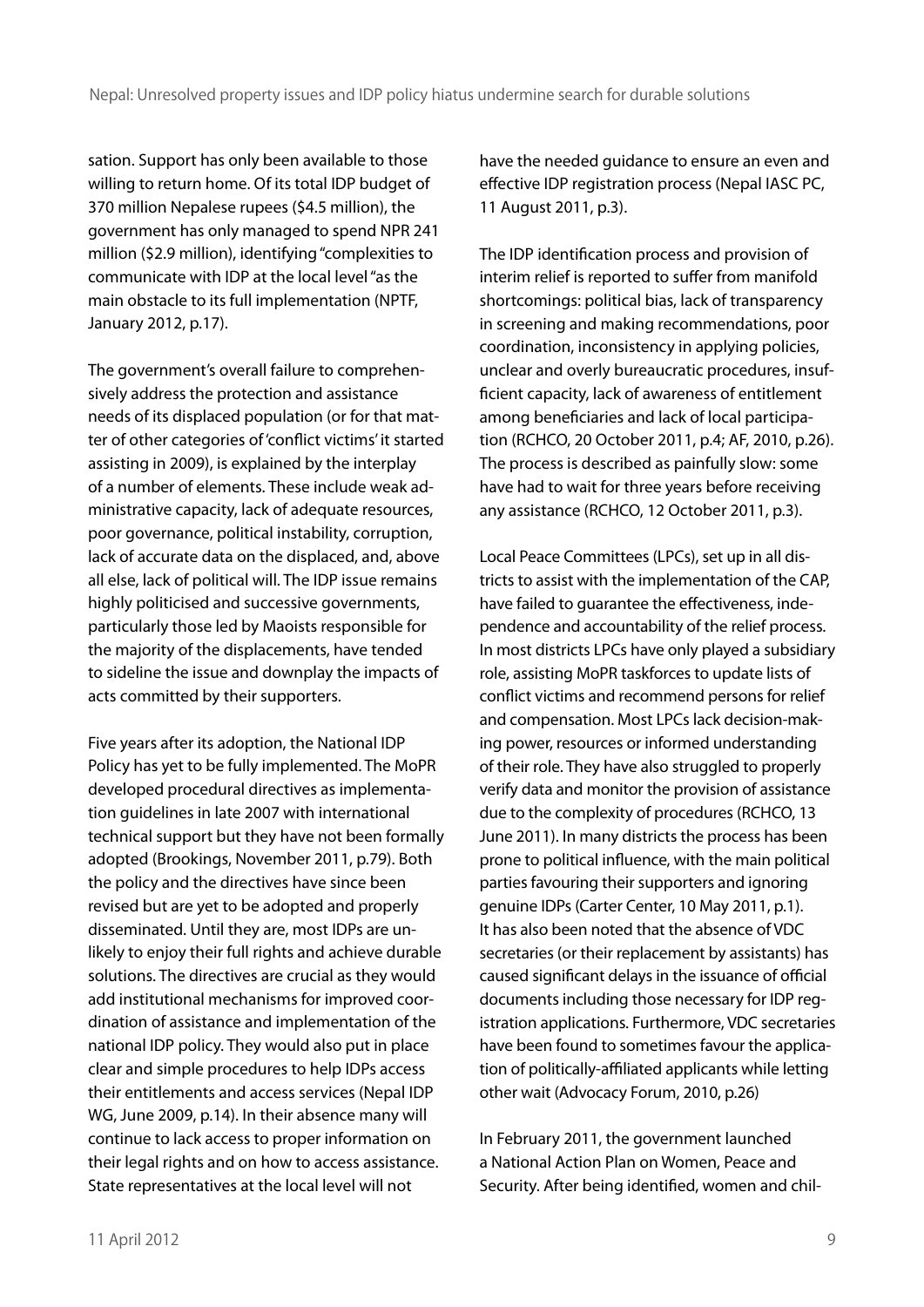dren affected by the Maoist insurgency, including IDPs, are to be provided with improved access to education, health and psychological care and vocational skills training (MoPR, February 2011).

### **International response**

In 2011, the protection cluster, headed by the Office of the UN High Commissioner for Human Rights (OHCHR), identified conflict-induced displacement as a core, but neglected, protection concern in Nepal. As a result, it adopted a strategy which it hoped would provide a 'road map' for improving protection and a more effective response to violation of the human rights of IDPs. The UN has acknowledged that the government's failure to implement the revised IDP policy constitutes a major obstacle to the realisation of IDPs' rights and their achievement of durable solutions. It has therefore made the implementation of the comprehensive national IDP policy and guidelines one of the main priorities of its peace-building strategy in 2011-2012 (UN, June 2011, p.9). In line with this, the protection cluster had planned a number of activities in support of the dissemination of the national IDP policy. However, due to the government's failure to adopt the revised policy and issue implementation directives, most of these activities have not taken place.

OHCHR has in recent years been the main UN agency working on promoting IDP rights. In December 2011, the government decided not to renew the mandate of OHCHR, arguing that the National Human Rights Commission (NHRC) could take on the role of monitoring human rights (Himalaya Times, 30 December 2011). According to human rights advocates, the NHRC's capacity to fulfill its mandate may actually be seriously limited by the new National Human Rights Commission Act the president signed into law in January 2012 and which could weaken the NHRC's autonomy and independence (Asia Foundation, 12 March 2012). Towards the end of its mandate,

OHCHR had expressed strong concern about the lack of state efforts to address impunity, in particular in relation to the bills proposing the establishment of the transitional justice mechanisms. The departure of OHCHR has left unfinished work undertaken to foster these nascent entities mechanisms. In 2010, OHCHR conducted a mapping of conflict-related human rights and international humanitarian law violations committed by both sides during the conflict. The report was initially scheduled to be released at the end of 2010 but has not been published, reportedly due to government pressure (Kathmandu Post, 8 March 2012).

OHCHR's departure will further reduce international capacity to support IDPs in Nepal. The Office of the UN High Commissioner for Refugees (UNHCR) is likely to take over as leader of the protection cluster. In recent years, UNHCR has not worked on IDP issues but has focused instead on the protection of refugees, particularly those of Nepalese ethnicity expelled from Bhutan, and on the issue of statelessness (UNHCR, 1 December 2011, p.196).

In January 2011 the UN Human Rights Council undertook a Universal Periodic Review (UPR) to assess Nepal's progress in upholding human rights. Several delegations brought up the IDP issue and made a number of recommendations that were formally supported by the Nepal government. These included the setting up of a follow-up monitoring mechanism to ensure the return, registration, reintegration and rehabilitation of all IDPs, as well as measures to ensure that displaced children and their families enjoy the right to health, education and birth registration without discrimination (UN HRC, 8 March 2011).

**Note:** This is a summary of IDMC's internal displacement profile on Nepal. The full profile is available online [here.](http://www.internal-displacement.org/countries/nepal)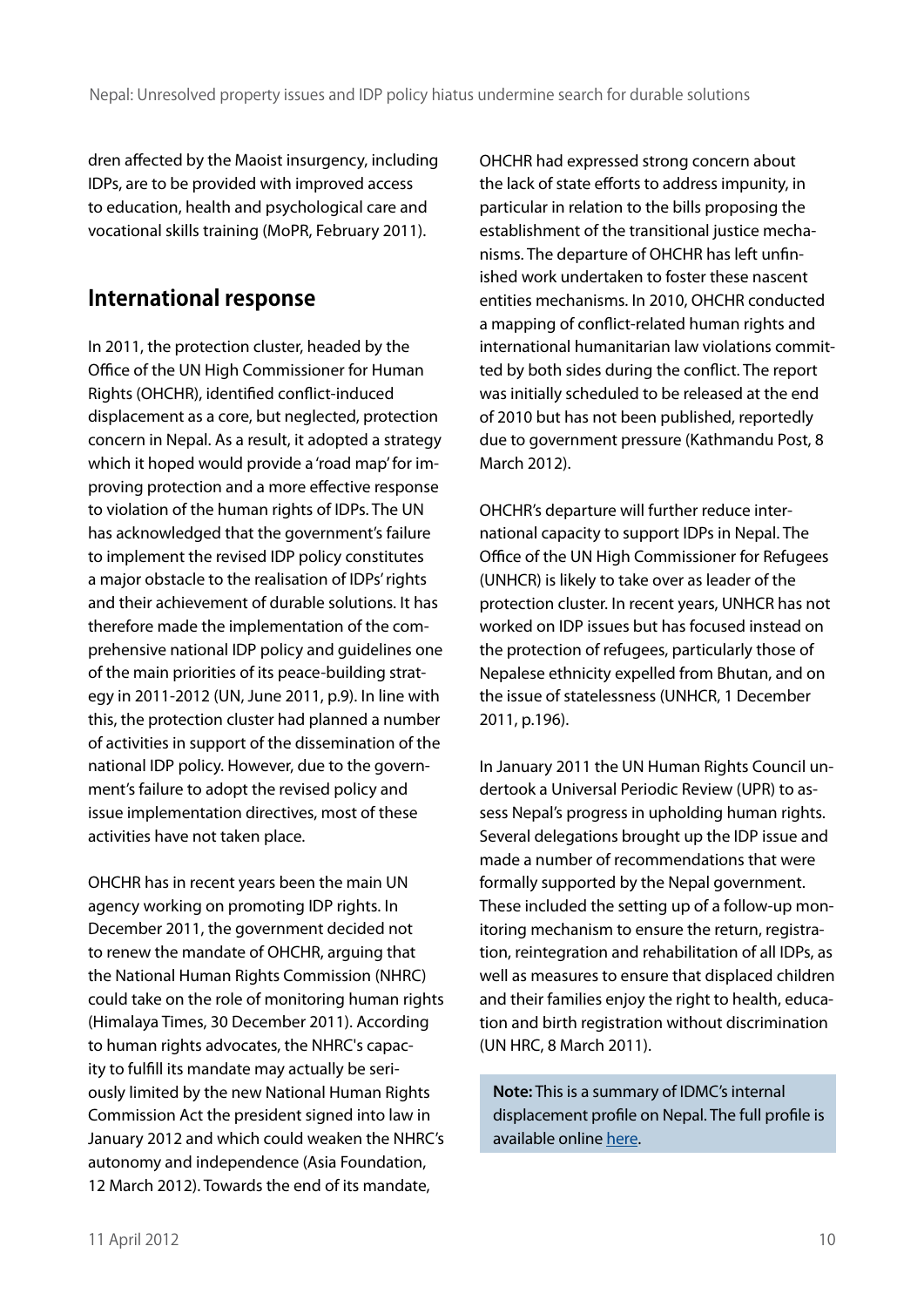#### **Sources:**

**Advocacy Forum**[, 2010, Discrimination and](http://www.internal-displacement.org/8025708F004CE90B/%28httpDocuments%29/3291C05EB8D0D559C1257973004F27A3/$file/Discriminations_and_Irregularities_A_painful_tale_of_Interim_Relief_in_Nepal.pdf)  [Irregularities: A Painful Tale of Interim Relief in](http://www.internal-displacement.org/8025708F004CE90B/%28httpDocuments%29/3291C05EB8D0D559C1257973004F27A3/$file/Discriminations_and_Irregularities_A_painful_tale_of_Interim_Relief_in_Nepal.pdf)  [Nepal](http://www.internal-displacement.org/8025708F004CE90B/%28httpDocuments%29/3291C05EB8D0D559C1257973004F27A3/$file/Discriminations_and_Irregularities_A_painful_tale_of_Interim_Relief_in_Nepal.pdf)

**[Advocacy Forum \(AF\) and International Center](http://www.internal-displacement.org/8025708F004CE90B/%28httpDocuments%29/1D580E168441B143C12579D700519A9E/$file/ICTJ-Nepal-Across-Lines-2010-English.pdf)  [for Transitional Justice \(ICTJ\)](http://www.internal-displacement.org/8025708F004CE90B/%28httpDocuments%29/1D580E168441B143C12579D700519A9E/$file/ICTJ-Nepal-Across-Lines-2010-English.pdf)**, December 2010, [Across the Lines - The Impact of Nepal's Conflict](http://www.internal-displacement.org/8025708F004CE90B/%28httpDocuments%29/1D580E168441B143C12579D700519A9E/$file/ICTJ-Nepal-Across-Lines-2010-English.pdf)  [on Women](http://www.internal-displacement.org/8025708F004CE90B/%28httpDocuments%29/1D580E168441B143C12579D700519A9E/$file/ICTJ-Nepal-Across-Lines-2010-English.pdf)

**[Agence France-Presse \(AFP\)](http://www.reliefweb.int/rw/rwb.nsf/db900SID/SNAA-7W78F7?OpenDocument)**, 22 September [2009, "Nepal government raises war death toll"](http://www.reliefweb.int/rw/rwb.nsf/db900SID/SNAA-7W78F7?OpenDocument)

**Asia Foundation**[, 14 March 2012, "New Act a](http://asiafoundation.org/in-asia/2012/03/14/new-act-a-blow-to-human-rights-in-nepal/)  [Blow to Human Rights in Nepal"](http://asiafoundation.org/in-asia/2012/03/14/new-act-a-blow-to-human-rights-in-nepal/)

#### **[Brookings - LSE Project on Internal](http://www.internal-displacement.org/8025708F004CE90B/%28httpDocuments%29/9CAA54F255EDBFFAC12579D70052D247/$file/From+Responsibility+to+Response+Nov+2011doc.pdf)**

**[Displacement and IDMC](http://www.internal-displacement.org/8025708F004CE90B/%28httpDocuments%29/9CAA54F255EDBFFAC12579D70052D247/$file/From+Responsibility+to+Response+Nov+2011doc.pdf)**, November 2011, From [Responsibility to Response: Assessing National](http://www.internal-displacement.org/8025708F004CE90B/%28httpDocuments%29/9CAA54F255EDBFFAC12579D70052D247/$file/From+Responsibility+to+Response+Nov+2011doc.pdf)  [Approaches to Internal Displacement](http://www.internal-displacement.org/8025708F004CE90B/%28httpDocuments%29/9CAA54F255EDBFFAC12579D70052D247/$file/From+Responsibility+to+Response+Nov+2011doc.pdf)

**DFID Nepal**[, November 2008, Land reform in](http://www.internal-displacement.org/8025708F004CE90B/%28httpDocuments%29/0C44CD7581B41544C1257759004F02C1/$file/2010-01-26-DFID-LandReform-Nepal.pdf)  [Nepal](http://www.internal-displacement.org/8025708F004CE90B/%28httpDocuments%29/0C44CD7581B41544C1257759004F02C1/$file/2010-01-26-DFID-LandReform-Nepal.pdf)

**[Educational Resource Development Center](http://www.drc.org.np/educational-research/functional-literacy-for-internally-displaced-people-flidp.html)  Nepal (ERDCN)**[, 17 January 2011, Functional](http://www.drc.org.np/educational-research/functional-literacy-for-internally-displaced-people-flidp.html)  [Literacy for Internally Displaced People \(FLIDP\)](http://www.drc.org.np/educational-research/functional-literacy-for-internally-displaced-people-flidp.html)

**[Ghimire, Anita & Poudel, Suman Babu](http://refugeewatchonline.blogspot.com/2010/11/idps-of-madhesh-aandolan.html)**, 20 [November 2010, The IDPs of the "Madhesh](http://refugeewatchonline.blogspot.com/2010/11/idps-of-madhesh-aandolan.html)  [Aandolan'](http://refugeewatchonline.blogspot.com/2010/11/idps-of-madhesh-aandolan.html)

#### **[Ghimire, Anita; Upretti, Bishnu Raj; Pokharel,](http://www.internal-displacement.org/8025708F004CE90B/%28httpDocuments%29/8CB5C2F5CB9E578FC1257834005274A1/$file/Upreti_Livelihoods.pdf)**

**Subash**[, 2010, "Livelihood strategies of inter](http://www.internal-displacement.org/8025708F004CE90B/%28httpDocuments%29/8CB5C2F5CB9E578FC1257834005274A1/$file/Upreti_Livelihoods.pdf)[nally displaced people in Western Nepal: Some](http://www.internal-displacement.org/8025708F004CE90B/%28httpDocuments%29/8CB5C2F5CB9E578FC1257834005274A1/$file/Upreti_Livelihoods.pdf)  [observations", in Livelihood Insecurity and Social](http://www.internal-displacement.org/8025708F004CE90B/%28httpDocuments%29/8CB5C2F5CB9E578FC1257834005274A1/$file/Upreti_Livelihoods.pdf)  [Conflict in Nepal \(2010\), pp. 217-257](http://www.internal-displacement.org/8025708F004CE90B/%28httpDocuments%29/8CB5C2F5CB9E578FC1257834005274A1/$file/Upreti_Livelihoods.pdf)

**[Human Rights Watch \(HRW\)](http://www.hrw.org/news/2012/01/23/nepal-backsliding-rights)**, 24 January 2012, [Nepal: Backsliding on Rights](http://www.hrw.org/news/2012/01/23/nepal-backsliding-rights)

**[Integrated Regional Information Networks](http://www.irinnews.org/report.asp?ReportID=50554&SelectRegion=Asia)  (IRIN)**[, 17 February 2006, "NEPAL: Escaping rural](http://www.irinnews.org/report.asp?ReportID=50554&SelectRegion=Asia)  [violence and hardship – the reality of displace](http://www.irinnews.org/report.asp?ReportID=50554&SelectRegion=Asia)[ment"](http://www.irinnews.org/report.asp?ReportID=50554&SelectRegion=Asia)

**[Integrated Regional Information Networks](http://www.irinnews.org/Report.aspx?ReportId=71904)  (IRIN)**[, 2 May 2007, "Gov't, media ignoring plight](http://www.irinnews.org/Report.aspx?ReportId=71904)  [of displaced women"](http://www.irinnews.org/Report.aspx?ReportId=71904)

**[Integrated Regional Information Networks](http://www.irinnews.org/report.aspx?reportID=93584)  (IRIN)**[, 26 August 2011, "Reintegration challenges](http://www.irinnews.org/report.aspx?reportID=93584)  [for displaced women, girls"](http://www.irinnews.org/report.aspx?reportID=93584)

**[Integrated Regional Information Networks](http://www.irinnews.org/Report.aspx?ReportId=74497)  (IRIN)**[, 26 September 2007, "Children severely af](http://www.irinnews.org/Report.aspx?ReportId=74497)[fected by ethnic violence in south"](http://www.irinnews.org/Report.aspx?ReportId=74497)

**[Integrated Regional Information Networks](http://www.irinnews.org/Report/94999/NEPAL-Insecurity-fears-mount)  (IRIN)**[, 2 March 2012, "Insecurity fears mount"](http://www.irinnews.org/Report/94999/NEPAL-Insecurity-fears-mount)

**[Integrated Regional Information Networks](http://www.irinnews.org/Report.aspx?ReportId=73190)  (IRIN)**[, 11 July 2007, "Plight of internally displaced](http://www.irinnews.org/Report.aspx?ReportId=73190)  [children not improving"](http://www.irinnews.org/Report.aspx?ReportId=73190)

**[Integrated Regional Information Networks](http://www.irinnews.org/Report.aspx?ReportId=81514)  (IRIN)**[, 18 November 2008, "Displaced children](http://www.irinnews.org/Report.aspx?ReportId=81514)  [face hardship"](http://www.irinnews.org/Report.aspx?ReportId=81514)

**[International Crisis Group \(ICG\)](http://www.internal-displacement.org/8025708F004CE90B/%28httpDocuments%29/66913A7690FDB676C125786B0054A4E5/$file/Nepal+7+april+2011.pdf)**, 7 April 2011, [Nepal's Fitful Peace Process](http://www.internal-displacement.org/8025708F004CE90B/%28httpDocuments%29/66913A7690FDB676C125786B0054A4E5/$file/Nepal+7+april+2011.pdf)

**[Ministry of Peace and Reconstruction](http://www.internal-displacement.org/8025708F004CE90B/%28httpDocuments%29/14A64218D31040ACC12578FD00544F88/$file/nepal_-_nap.pdf)  (MoPR)**[, February 2011, National Action Plan On](http://www.internal-displacement.org/8025708F004CE90B/%28httpDocuments%29/14A64218D31040ACC12578FD00544F88/$file/nepal_-_nap.pdf)  [Implementation of the United Nations Security](http://www.internal-displacement.org/8025708F004CE90B/%28httpDocuments%29/14A64218D31040ACC12578FD00544F88/$file/nepal_-_nap.pdf)  [Council Resolution 1325 & 1820 \[2011– 2016\]](http://www.internal-displacement.org/8025708F004CE90B/%28httpDocuments%29/14A64218D31040ACC12578FD00544F88/$file/nepal_-_nap.pdf)

**[National Human Rights Commission, Nepal](http://www.internal-displacement.org/8025708F004CE90B/%28httpDocuments%29/B0E3D300AF1EF81DC125798F004DA211/$file/NHRC_TraffickinginPersonsEspeciallyonWomenandChildreninNepal.pdf)**, 11 [November 2011, Trafficking in persons especially](http://www.internal-displacement.org/8025708F004CE90B/%28httpDocuments%29/B0E3D300AF1EF81DC125798F004DA211/$file/NHRC_TraffickinginPersonsEspeciallyonWomenandChildreninNepal.pdf)  [on women and children - National report 2009-](http://www.internal-displacement.org/8025708F004CE90B/%28httpDocuments%29/B0E3D300AF1EF81DC125798F004DA211/$file/NHRC_TraffickinginPersonsEspeciallyonWomenandChildreninNepal.pdf) [2010](http://www.internal-displacement.org/8025708F004CE90B/%28httpDocuments%29/B0E3D300AF1EF81DC125798F004DA211/$file/NHRC_TraffickinginPersonsEspeciallyonWomenandChildreninNepal.pdf)

**[Nepal IASC Protection Cluster](http://www.internal-displacement.org/8025708F004CE90B/%28httpDocuments%29/23363CD75ABCB398C1257950004DBBA3/$file/2011-08-11-Protection-Cluster-Contingency-Plan-2011_0.pdf)**, 11 August 2011, [Humanitarian Contingency Plan for the Protection](http://www.internal-displacement.org/8025708F004CE90B/%28httpDocuments%29/23363CD75ABCB398C1257950004DBBA3/$file/2011-08-11-Protection-Cluster-Contingency-Plan-2011_0.pdf)  [Cluster Nepal – 2011](http://www.internal-displacement.org/8025708F004CE90B/%28httpDocuments%29/23363CD75ABCB398C1257950004DBBA3/$file/2011-08-11-Protection-Cluster-Contingency-Plan-2011_0.pdf)

**[Nepal IDP Working Group](http://www.internal-displacement.org/8025708F004CE90B/%28httpDocuments%29/666B48300E469C68C12575E600347853/$file/distant+from+durable+solutions+June+2009.pdf)**, 15 June 2009, Distant [from Durable Solutions: Conflict-Induced Internal](http://www.internal-displacement.org/8025708F004CE90B/%28httpDocuments%29/666B48300E469C68C12575E600347853/$file/distant+from+durable+solutions+June+2009.pdf)  [Displacement in Nepal](http://www.internal-displacement.org/8025708F004CE90B/%28httpDocuments%29/666B48300E469C68C12575E600347853/$file/distant+from+durable+solutions+June+2009.pdf)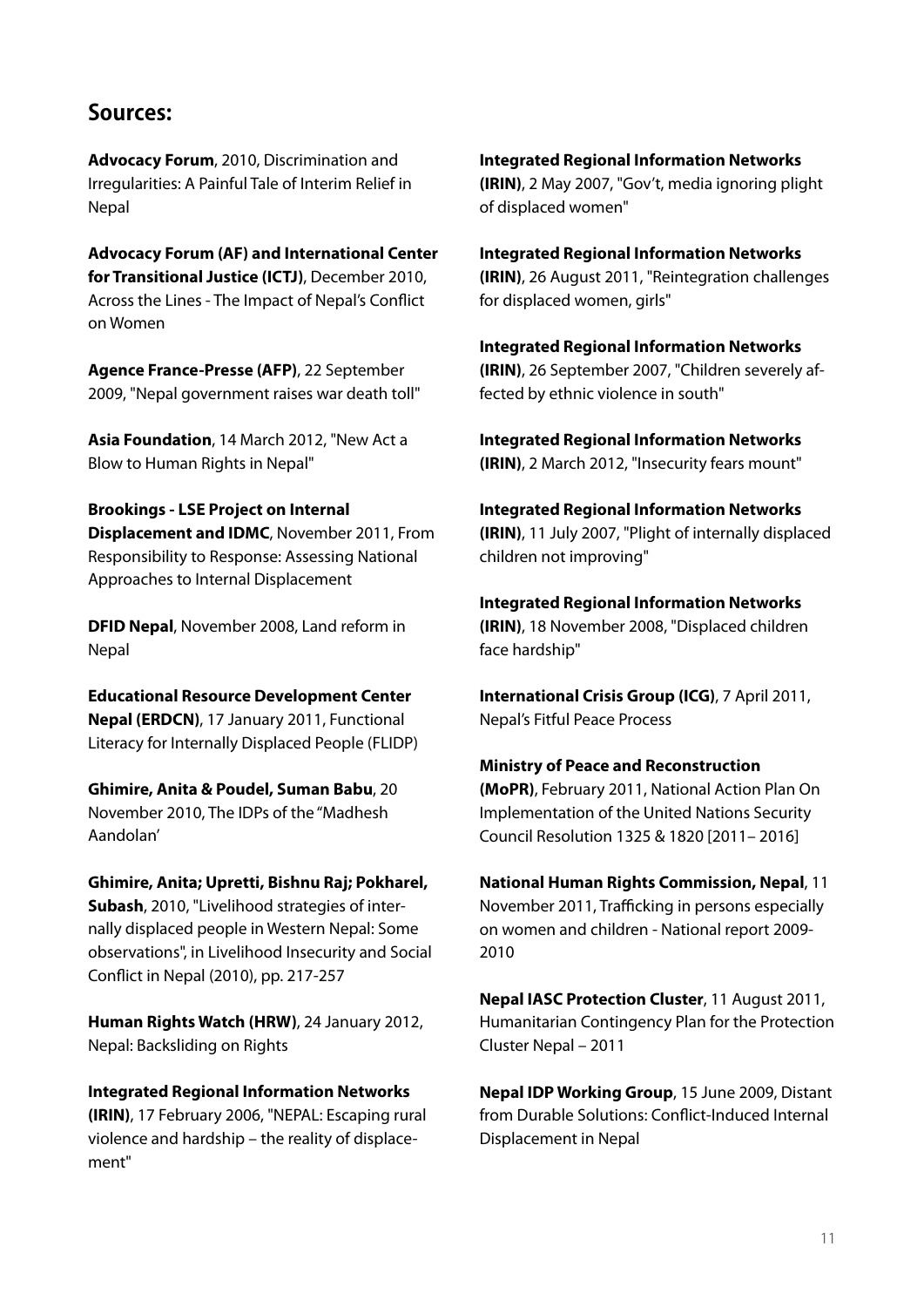**[Nepal Institute of Peace \(NIP\)](http://refugeewatchonline.blogspot.com/2010/11/dilemma-of-right-to-property-and-idps.html)**, 20 November [2010, "Dilemma of Right to Property and IDPs in](http://refugeewatchonline.blogspot.com/2010/11/dilemma-of-right-to-property-and-idps.html)  [Nepal"](http://refugeewatchonline.blogspot.com/2010/11/dilemma-of-right-to-property-and-idps.html)

**Nepal Monitor**[, 23 July 2011, "Recording Nepal](http://www.nepalmonitor.com/2011/07/recording_nepal_conf-print.html) [Conflict: Victims in Numbers"](http://www.nepalmonitor.com/2011/07/recording_nepal_conf-print.html)

**Nepal Peace Trust Fund**[, May 2011, Four Monthly](http://www.internal-displacement.org/8025708F004CE90B/%28httpDocuments%29/B9B1E054C5AE1562C1257933002B7C8A/$file/Eleventh+four+monthly+progress+report+NPTF.pdf)  [Progress Report - Eleventh Progress Report \(Mid](http://www.internal-displacement.org/8025708F004CE90B/%28httpDocuments%29/B9B1E054C5AE1562C1257933002B7C8A/$file/Eleventh+four+monthly+progress+report+NPTF.pdf)  [November - Mid March 2011\)](http://www.internal-displacement.org/8025708F004CE90B/%28httpDocuments%29/B9B1E054C5AE1562C1257933002B7C8A/$file/Eleventh+four+monthly+progress+report+NPTF.pdf)

**[Nepal Peace Trust Fund](http://www.internal-displacement.org/8025708F004CE90B/%28httpDocuments%29/EF1BEB206F2F8D59C12577FF003DB46C/$file/Field+monitoring+report_Eastern+Region_18_20+April+2010.pdf)**, May 2010, Monitoring [of NPTF-financed projects in Jhapa, Ilam, Sunsari](http://www.internal-displacement.org/8025708F004CE90B/%28httpDocuments%29/EF1BEB206F2F8D59C12577FF003DB46C/$file/Field+monitoring+report_Eastern+Region_18_20+April+2010.pdf)  [and Morang districts, 18-20 April 2010](http://www.internal-displacement.org/8025708F004CE90B/%28httpDocuments%29/EF1BEB206F2F8D59C12577FF003DB46C/$file/Field+monitoring+report_Eastern+Region_18_20+April+2010.pdf)

**[Nepal Peace Trust Fund](http://www.internal-displacement.org/8025708F004CE90B/%28httpDocuments%29/964E92F9B246245CC12579C9003867CE/$file/12th_Annual_ProgressReport-12.pdf)**, 2012, Twelth Progress [Report \(March - December 2011\)](http://www.internal-displacement.org/8025708F004CE90B/%28httpDocuments%29/964E92F9B246245CC12579C9003867CE/$file/12th_Annual_ProgressReport-12.pdf)

**[Norwegian Refugee Council \(NRC\)](http://www.nrc.no/?did=9249708)**, 5 March [2008, "New displacements in East Terai"](http://www.nrc.no/?did=9249708)

**[Norwegian Refugee Council \(NRC\)](http://www.internal-displacement.org/8025708F004CE90B/%28httpDocuments%29/9A3481C807A0862BC12579D100352E17/$file/trekking+in+search+of+IDPs+-NRC+-sep+2009.pdf)**, 20 [September 2009, Trekking in search of IDPs and](http://www.internal-displacement.org/8025708F004CE90B/%28httpDocuments%29/9A3481C807A0862BC12579D100352E17/$file/trekking+in+search+of+IDPs+-NRC+-sep+2009.pdf)  [other lessons from ICLA Nepal](http://www.internal-displacement.org/8025708F004CE90B/%28httpDocuments%29/9A3481C807A0862BC12579D100352E17/$file/trekking+in+search+of+IDPs+-NRC+-sep+2009.pdf)

**[One World South Asia](http://southasia.oneworld.net/todaysheadlines/nepals-internally-displaced-waiting-to-be-resettled)**, 3 April 2009, "Nepal's [internally displaced waiting to be resettled"](http://southasia.oneworld.net/todaysheadlines/nepals-internally-displaced-waiting-to-be-resettled)

**[Social Inclusion Research Fund \(SIRF\)](http://www.internal-displacement.org/8025708F004CE90B/%28httpDocuments%29/A0BB0EA238EEACBEC1257677004CDDED/$file/Displaced+war+widows+of+post+armed+conflict+in+Nepal+-+May+2008.pdf)**, May [2008, Displaced war widows of post armed con](http://www.internal-displacement.org/8025708F004CE90B/%28httpDocuments%29/A0BB0EA238EEACBEC1257677004CDDED/$file/Displaced+war+widows+of+post+armed+conflict+in+Nepal+-+May+2008.pdf)[flict in Nepal](http://www.internal-displacement.org/8025708F004CE90B/%28httpDocuments%29/A0BB0EA238EEACBEC1257677004CDDED/$file/Displaced+war+widows+of+post+armed+conflict+in+Nepal+-+May+2008.pdf)

**[Social Inclusion Research Fund \(SIRF\)](http://www.internal-displacement.org/8025708F004CE90B/%28httpDocuments%29/BA26441B80B500C5C1257677004DC85F/$file/Social+Impact+of+Armed++Conflict+in+Nepal+by+Anjana+Shakya.pdf)**, 6 May [2009, Social Impact of Armed Conflict in Nepal -](http://www.internal-displacement.org/8025708F004CE90B/%28httpDocuments%29/BA26441B80B500C5C1257677004DC85F/$file/Social+Impact+of+Armed++Conflict+in+Nepal+by+Anjana+Shakya.pdf)  [Cause and Impact](http://www.internal-displacement.org/8025708F004CE90B/%28httpDocuments%29/BA26441B80B500C5C1257677004DC85F/$file/Social+Impact+of+Armed++Conflict+in+Nepal+by+Anjana+Shakya.pdf)

**[South Asians for Human Rights \(SAHR\)](http://www.internal-displacement.org/8025708F004CE90B/%28httpDocuments%29/EA8AF57922A2623FC12579CD0047BC80/$file/IDP-Report-NEP.pdf)**, 20 [January 2012, Internally Displaced Persons in](http://www.internal-displacement.org/8025708F004CE90B/%28httpDocuments%29/EA8AF57922A2623FC12579CD0047BC80/$file/IDP-Report-NEP.pdf)  [Nepal: More Issues, Less Heard](http://www.internal-displacement.org/8025708F004CE90B/%28httpDocuments%29/EA8AF57922A2623FC12579CD0047BC80/$file/IDP-Report-NEP.pdf)

**[Terre des Hommes & Save the Children](http://www.internal-displacement.org/8025708F004CE90B/%28httpDocuments%29/47EDCB861E3C29B1C125719D0028C6B8/$file/tdh_f_sca06_asylums_of_exploitation%5b1%5d.pdf)**, June [2006, Asylums of exploitation. Internally Displaced](http://www.internal-displacement.org/8025708F004CE90B/%28httpDocuments%29/47EDCB861E3C29B1C125719D0028C6B8/$file/tdh_f_sca06_asylums_of_exploitation%5b1%5d.pdf) [Children in the Worst Forms of Child Labour due](http://www.internal-displacement.org/8025708F004CE90B/%28httpDocuments%29/47EDCB861E3C29B1C125719D0028C6B8/$file/tdh_f_sca06_asylums_of_exploitation%5b1%5d.pdf)  [to the Armed Conflict in Nepal](http://www.internal-displacement.org/8025708F004CE90B/%28httpDocuments%29/47EDCB861E3C29B1C125719D0028C6B8/$file/tdh_f_sca06_asylums_of_exploitation%5b1%5d.pdf)

**The Carter Center**[, 10 May 2011, Local Peace](http://www.internal-displacement.org/8025708F004CE90B/%28httpDocuments%29/097BDFF28A712BD3C125795200513673/$file/nepal-LocalPeaceCommittees-update-051011-ENG.pdf)  [Committee fucntionning has improved, but over](http://www.internal-displacement.org/8025708F004CE90B/%28httpDocuments%29/097BDFF28A712BD3C125795200513673/$file/nepal-LocalPeaceCommittees-update-051011-ENG.pdf)[all effectivenesss remains unclear](http://www.internal-displacement.org/8025708F004CE90B/%28httpDocuments%29/097BDFF28A712BD3C125795200513673/$file/nepal-LocalPeaceCommittees-update-051011-ENG.pdf)

**The Carter Center**[, 22 June 2010, Carter Center:](http://www.internal-displacement.org/8025708F004CE90B/%28httpDocuments%29/A514AF88BE8387B0C125774B002D97A9/$file/full_report.pdf)  [Land Commitments in Nepal's Peace Process Only](http://www.internal-displacement.org/8025708F004CE90B/%28httpDocuments%29/A514AF88BE8387B0C125774B002D97A9/$file/full_report.pdf)  [Partially Fulfilled](http://www.internal-displacement.org/8025708F004CE90B/%28httpDocuments%29/A514AF88BE8387B0C125774B002D97A9/$file/full_report.pdf)

**The Himalayan Times**[, 30 December 2011, "State](http://www.thehimalayantimes.com/fullNews.php?headline=State+seen+as+institutionalising+impunity+&NewsID=314567)  [seen as institutionalising impunity"](http://www.thehimalayantimes.com/fullNews.php?headline=State+seen+as+institutionalising+impunity+&NewsID=314567)

**The Kathmandu Post**[, 27 September 2011, "Two](http://www.ekantipur.com/the-kathmandu-post/2011/09/27/money/two-land-reforms-commissions--panels-no-to-compensation-beyond-ceiling-for-land-acquired/226769.html)  [Land Reforms Commissions : Panels' no to com](http://www.ekantipur.com/the-kathmandu-post/2011/09/27/money/two-land-reforms-commissions--panels-no-to-compensation-beyond-ceiling-for-land-acquired/226769.html)[pensation beyond ceiling for land acquired"](http://www.ekantipur.com/the-kathmandu-post/2011/09/27/money/two-land-reforms-commissions--panels-no-to-compensation-beyond-ceiling-for-land-acquired/226769.html)

**The Kathmandu Post**[, 8 March 2012, "Crucial UN](http://www.ekantipur.com/2012/03/08/top-story/crucial-un-report-on-nepal-conflict-shelved/350191.html)  [report on Nepal conflict shelved"](http://www.ekantipur.com/2012/03/08/top-story/crucial-un-report-on-nepal-conflict-shelved/350191.html)

**United Nations (UN)**[, June 2011, United Nations](http://www.internal-displacement.org/8025708F004CE90B/%28httpDocuments%29/44848D388786F82BC12578FD0055459D/$file/2011-08-29-UN-Peace-Building+Strategy-+Final.pdf)  [Peace-Building Strategy for Nepal 2011-12](http://www.internal-displacement.org/8025708F004CE90B/%28httpDocuments%29/44848D388786F82BC12578FD0055459D/$file/2011-08-29-UN-Peace-Building+Strategy-+Final.pdf)

**[United Nations High Commissioner for](http://www.un.org.np/sites/default/files/Global Appeal 2012-2013.pdf)  Refugees (UNHCR)**[, December 2011, UNHCR](http://www.un.org.np/sites/default/files/Global Appeal 2012-2013.pdf)  [Global Appeal 2012-2013](http://www.un.org.np/sites/default/files/Global Appeal 2012-2013.pdf)

**[United Nations Human Rights Council \(UN](http://www.internal-displacement.org/8025708F004CE90B/%28httpDocuments%29/BEB3711B9CDEA675C12579CD0054A65B/$file/Report+of+the+working+group+march+2011.pdf)  HRC)**[, 8 March 2011, Report of the Working Group](http://www.internal-displacement.org/8025708F004CE90B/%28httpDocuments%29/BEB3711B9CDEA675C12579CD0054A65B/$file/Report+of+the+working+group+march+2011.pdf)  [on the Universal Periodic Review - Nepal](http://www.internal-displacement.org/8025708F004CE90B/%28httpDocuments%29/BEB3711B9CDEA675C12579CD0054A65B/$file/Report+of+the+working+group+march+2011.pdf)

**[UN Office for the Coordination of Humanitarian](http://www.internal-displacement.org/8025708F004CE90B/%28httpDocuments%29/B8B7E489B28D274DC12576EE0031A2D3/$file/2010-03-22-VDC-Secretary-Notes.pdf)  Affairs (UN OCHA)**[, 22 March 2010, VDC Secretary](http://www.internal-displacement.org/8025708F004CE90B/%28httpDocuments%29/B8B7E489B28D274DC12576EE0031A2D3/$file/2010-03-22-VDC-Secretary-Notes.pdf)  [presence in Nepal - Note on 2006, 2008 and 2009](http://www.internal-displacement.org/8025708F004CE90B/%28httpDocuments%29/B8B7E489B28D274DC12576EE0031A2D3/$file/2010-03-22-VDC-Secretary-Notes.pdf)  [surveys](http://www.internal-displacement.org/8025708F004CE90B/%28httpDocuments%29/B8B7E489B28D274DC12576EE0031A2D3/$file/2010-03-22-VDC-Secretary-Notes.pdf)

**[UN Resident and Humanitarian Coordinator in](http://www.internal-displacement.org/8025708F004CE90B/%28httpDocuments%29/951613B5205354D5C1257933002E3D06/$file/Field-Bulletin-16.pdf)  Nepal**[, 26 August 2011, Field Bulletin, Issue 16 -](http://www.internal-displacement.org/8025708F004CE90B/%28httpDocuments%29/951613B5205354D5C1257933002E3D06/$file/Field-Bulletin-16.pdf)  [Myths and realities of land capture: Some stories](http://www.internal-displacement.org/8025708F004CE90B/%28httpDocuments%29/951613B5205354D5C1257933002E3D06/$file/Field-Bulletin-16.pdf)  [from the Eastern districts](http://www.internal-displacement.org/8025708F004CE90B/%28httpDocuments%29/951613B5205354D5C1257933002E3D06/$file/Field-Bulletin-16.pdf)

**[UN Resident and Humanitarian Coordinator](http://www.internal-displacement.org/8025708F004CE90B/%28httpDocuments%29/2BB793B9EA7B76A2C1257942002DC183/$file/Nepal_Monthly_Update_2011-10.pdf)  in Nepal**[, 8 November 2011, Monthly Update –](http://www.internal-displacement.org/8025708F004CE90B/%28httpDocuments%29/2BB793B9EA7B76A2C1257942002DC183/$file/Nepal_Monthly_Update_2011-10.pdf)  [October 2011](http://www.internal-displacement.org/8025708F004CE90B/%28httpDocuments%29/2BB793B9EA7B76A2C1257942002DC183/$file/Nepal_Monthly_Update_2011-10.pdf)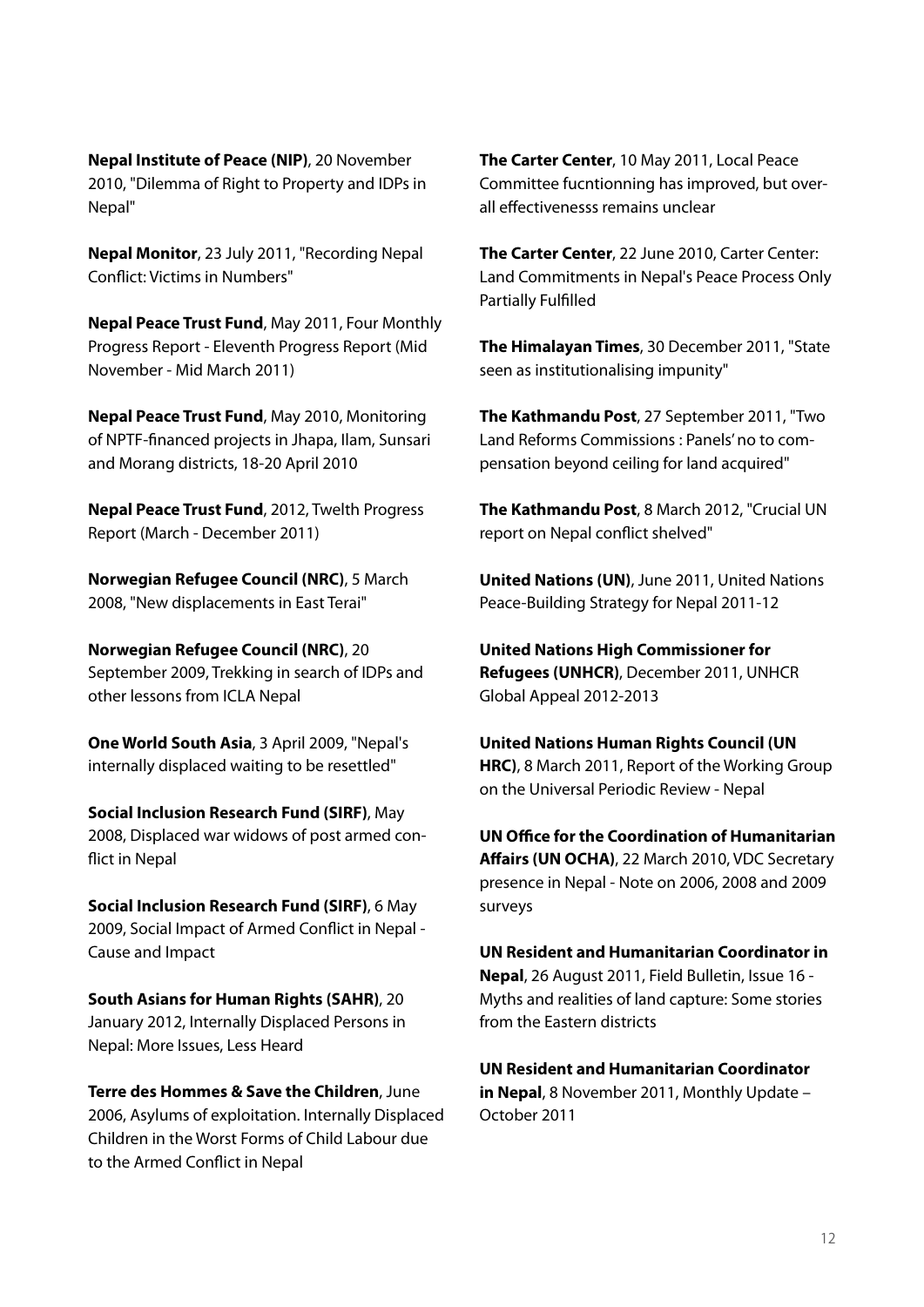#### **[UN Resident and Humanitarian Coordinator](http://www.internal-displacement.org/8025708F004CE90B/%28httpDocuments%29/0033C4BBE69BB45AC12578D80051FECE/$file/Nepal+Peace+and+Development+Strategy+jan2011.pdf)**

**in Nepal**[, 2011, Nepal Peace and Development](http://www.internal-displacement.org/8025708F004CE90B/%28httpDocuments%29/0033C4BBE69BB45AC12578D80051FECE/$file/Nepal+Peace+and+Development+Strategy+jan2011.pdf)  [Strategy 2010-2015](http://www.internal-displacement.org/8025708F004CE90B/%28httpDocuments%29/0033C4BBE69BB45AC12578D80051FECE/$file/Nepal+Peace+and+Development+Strategy+jan2011.pdf)

**[UN Resident and Humanitarian Coordinator in](http://www.internal-displacement.org/8025708F004CE90B/%28httpDocuments%29/818AA894BEA0A38BC125781000492D56/$file/Nepal+Monthly+Update+Nov-Dec_2010.pdf)  Nepal**[, 6 January 2011, Nepal Monthly Situation](http://www.internal-displacement.org/8025708F004CE90B/%28httpDocuments%29/818AA894BEA0A38BC125781000492D56/$file/Nepal+Monthly+Update+Nov-Dec_2010.pdf)  [Update, Issue No 66](http://www.internal-displacement.org/8025708F004CE90B/%28httpDocuments%29/818AA894BEA0A38BC125781000492D56/$file/Nepal+Monthly+Update+Nov-Dec_2010.pdf)

**[UN Resident and Humanitarian Coordinator in](http://www.internal-displacement.org/8025708F004CE90B/%28httpDocuments%29/852B18B8C7DB7D1FC1257933002CEDF1/$file/Field+Bulletin+-++Accessing+Interim+Relief+-+Kailali+and+Dadeldhura+-+October+2011.pdf)  Nepal**[, 12 October 2011, Field Bulletin, Issue 21 -](http://www.internal-displacement.org/8025708F004CE90B/%28httpDocuments%29/852B18B8C7DB7D1FC1257933002CEDF1/$file/Field+Bulletin+-++Accessing+Interim+Relief+-+Kailali+and+Dadeldhura+-+October+2011.pdf)  [Accessing Interim Relief: Kailali and Dadeldhura](http://www.internal-displacement.org/8025708F004CE90B/%28httpDocuments%29/852B18B8C7DB7D1FC1257933002CEDF1/$file/Field+Bulletin+-++Accessing+Interim+Relief+-+Kailali+and+Dadeldhura+-+October+2011.pdf)

**[UN Resident and Humanitarian Coordinator](http://www.internal-displacement.org/8025708F004CE90B/%28httpDocuments%29/223E07998142C14BC1257933002D6A52/$file/Field+Bulletin-Issue-22.pdf)** 

**in Nepal**[, 20 October 2011, Field Bulletin, Issue](http://www.internal-displacement.org/8025708F004CE90B/%28httpDocuments%29/223E07998142C14BC1257933002D6A52/$file/Field+Bulletin-Issue-22.pdf)  [22 - Interim Relief to Conflict Victims: Views from](http://www.internal-displacement.org/8025708F004CE90B/%28httpDocuments%29/223E07998142C14BC1257933002D6A52/$file/Field+Bulletin-Issue-22.pdf)  [Surkhet](http://www.internal-displacement.org/8025708F004CE90B/%28httpDocuments%29/223E07998142C14BC1257933002D6A52/$file/Field+Bulletin-Issue-22.pdf)

**[UN Resident and Humanitarian Coordinator in](http://www.internal-displacement.org/8025708F004CE90B/%28httpDocuments%29/2DF16BC320C22C04C125794C002C2490/$file/Field+Bulletin+-+Issue+-+26_Land_Seizure_in_three_Mid_Western_Tarai_Districts_Nov-2011.pdf)  Nepal**[, 17 November 2011, Field Bulletin, Issue 26](http://www.internal-displacement.org/8025708F004CE90B/%28httpDocuments%29/2DF16BC320C22C04C125794C002C2490/$file/Field+Bulletin+-+Issue+-+26_Land_Seizure_in_three_Mid_Western_Tarai_Districts_Nov-2011.pdf)  [- Land Seizure in three Mid Western Tarai Districts](http://www.internal-displacement.org/8025708F004CE90B/%28httpDocuments%29/2DF16BC320C22C04C125794C002C2490/$file/Field+Bulletin+-+Issue+-+26_Land_Seizure_in_three_Mid_Western_Tarai_Districts_Nov-2011.pdf)

**[UN Resident and Humanitarian Coordinator](http://www.internal-displacement.org/8025708F004CE90B/%28httpDocuments%29/A6DAD62BF14FFD33C125799F0049D565/$file/Field+Bulletin-Issue-33+-+Potential+risks+to+peace+and+development+from+the+field.pdf)  in Nepal**[, 27 January 2012, Field Bulletin 2012 -](http://www.internal-displacement.org/8025708F004CE90B/%28httpDocuments%29/A6DAD62BF14FFD33C125799F0049D565/$file/Field+Bulletin-Issue-33+-+Potential+risks+to+peace+and+development+from+the+field.pdf)  [Potential risks to peace and development from](http://www.internal-displacement.org/8025708F004CE90B/%28httpDocuments%29/A6DAD62BF14FFD33C125799F0049D565/$file/Field+Bulletin-Issue-33+-+Potential+risks+to+peace+and+development+from+the+field.pdf)  [the field](http://www.internal-displacement.org/8025708F004CE90B/%28httpDocuments%29/A6DAD62BF14FFD33C125799F0049D565/$file/Field+Bulletin-Issue-33+-+Potential+risks+to+peace+and+development+from+the+field.pdf)

**[UN Resident and Humanitarian Coordinator in](http://www.internal-displacement.org/8025708F004CE90B/%28httpDocuments%29/1662B449E4512906C12578D8004F8200/$file/overview+of+LPC+in+the+west+June+2011.pdf)  Nepal**[, 13 June 2011, Field Bulletin - An Overview](http://www.internal-displacement.org/8025708F004CE90B/%28httpDocuments%29/1662B449E4512906C12578D8004F8200/$file/overview+of+LPC+in+the+west+June+2011.pdf)  [of Local Peace Committees in the Far West](http://www.internal-displacement.org/8025708F004CE90B/%28httpDocuments%29/1662B449E4512906C12578D8004F8200/$file/overview+of+LPC+in+the+west+June+2011.pdf)

**[Women for Human Rights \(WHR\)](http://sumeruh.wordpress.com/2010/08/02/socio-economic-status-of-conflict-affected-displaced-single-women-widows/)**, 2 August [2010, "Socio-economic status of conflict affected](http://sumeruh.wordpress.com/2010/08/02/socio-economic-status-of-conflict-affected-displaced-single-women-widows/)  [displaced single women](http://sumeruh.wordpress.com/2010/08/02/socio-economic-status-of-conflict-affected-displaced-single-women-widows/) (widows)"

**Xinhua News Agency**[, 12 June 2005, "40,000](http://www.reliefweb.int/rw/RWB.NSF/db900SID/SODA-6DB9XX?OpenDocument&rc=3&cc=npl)  [Nepalese children displaced in armed conflict"](http://www.reliefweb.int/rw/RWB.NSF/db900SID/SODA-6DB9XX?OpenDocument&rc=3&cc=npl)